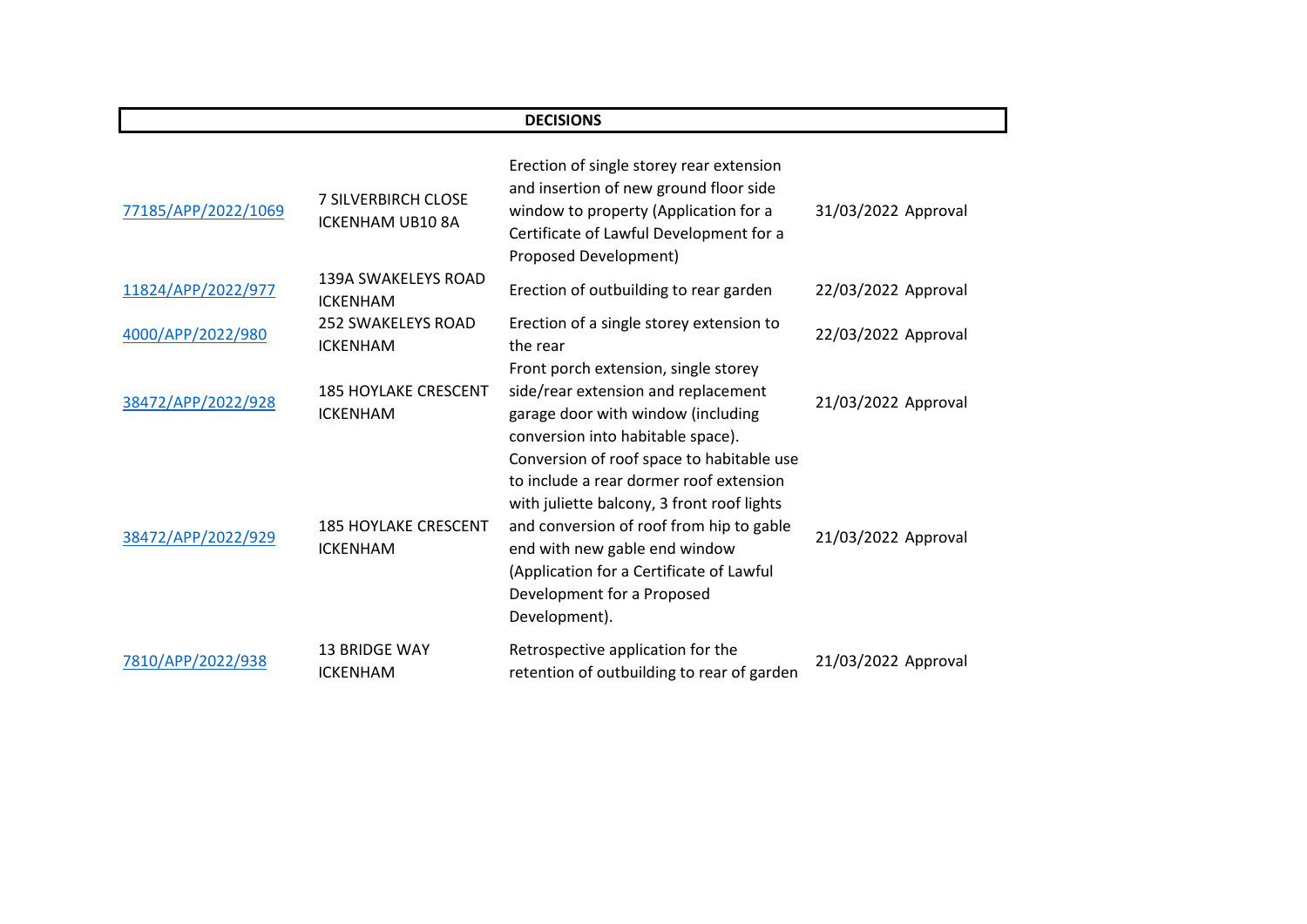| 9483/APP/2022/923  | <b>12 THE DRIVE ICKENHAM</b>                          | Conversion of roofspace to habitable use<br>including change of roof, raising of roof<br>ridge height and installation of two roof<br>lights, erection of a front extension, and<br>single storey rear extension, conversion<br>of garage to habitable use and<br>fenestration changes. | 21/03/2022 Refusal (P) |
|--------------------|-------------------------------------------------------|-----------------------------------------------------------------------------------------------------------------------------------------------------------------------------------------------------------------------------------------------------------------------------------------|------------------------|
| 76229/APP/2022/898 | <b>146 SWAKELEYS ROAD</b><br><b>ICKENHAM UB10 8BA</b> | Installation of a vehicle crossover                                                                                                                                                                                                                                                     | 17/03/2022 Refusal (P) |
| 8313/APP/2022/889  | <b>5 MILVERTON DRIVE</b><br><b>ICKENHAM</b>           | First floor rear extension; replacement<br>ground floor rear door and window and<br>removal of first floor side window.<br>Erection of a double storey rear                                                                                                                             | 17/03/2022 Approval    |
| 38328/APP/2022/882 | 9 PEPYS CLOSE ICKENHAM                                | extension, front porch and raising the<br>height of existing single storey side<br>extension to include roof lights                                                                                                                                                                     | 16/03/2022 Approval    |
| 4011/APP/2022/870  | <b>66 THE DRIVE ICKENHAM</b>                          | Erection of an outbuilding to the rear<br>garden, demolition of existing<br>outbuilding.<br>Part demolition of existing outbuilding,                                                                                                                                                    | 15/03/2022 Approval    |
| 321/APP/2022/715   | <b>39 OAK AVENUE</b><br><b>ICKENHAM</b>               | and erection of single storey outbuilding.<br>Replacement of door, window and<br>installation of a new roof over the<br>existing outbuilding. Removal of six trees<br>and planting of new three trees at the<br>rear.                                                                   | 03/03/2022 Approval    |
| 77118/APP/2022/736 | <b>14 BURFORD CLOSE</b><br><b>ICKENHAM UB10 8EH</b>   | Single storey front/side extension<br>(following demolition of side garage); part<br>single; part two-storey side/rear<br>extension and new first floor side<br>window.                                                                                                                 | 01/03/2022 Refusal (P) |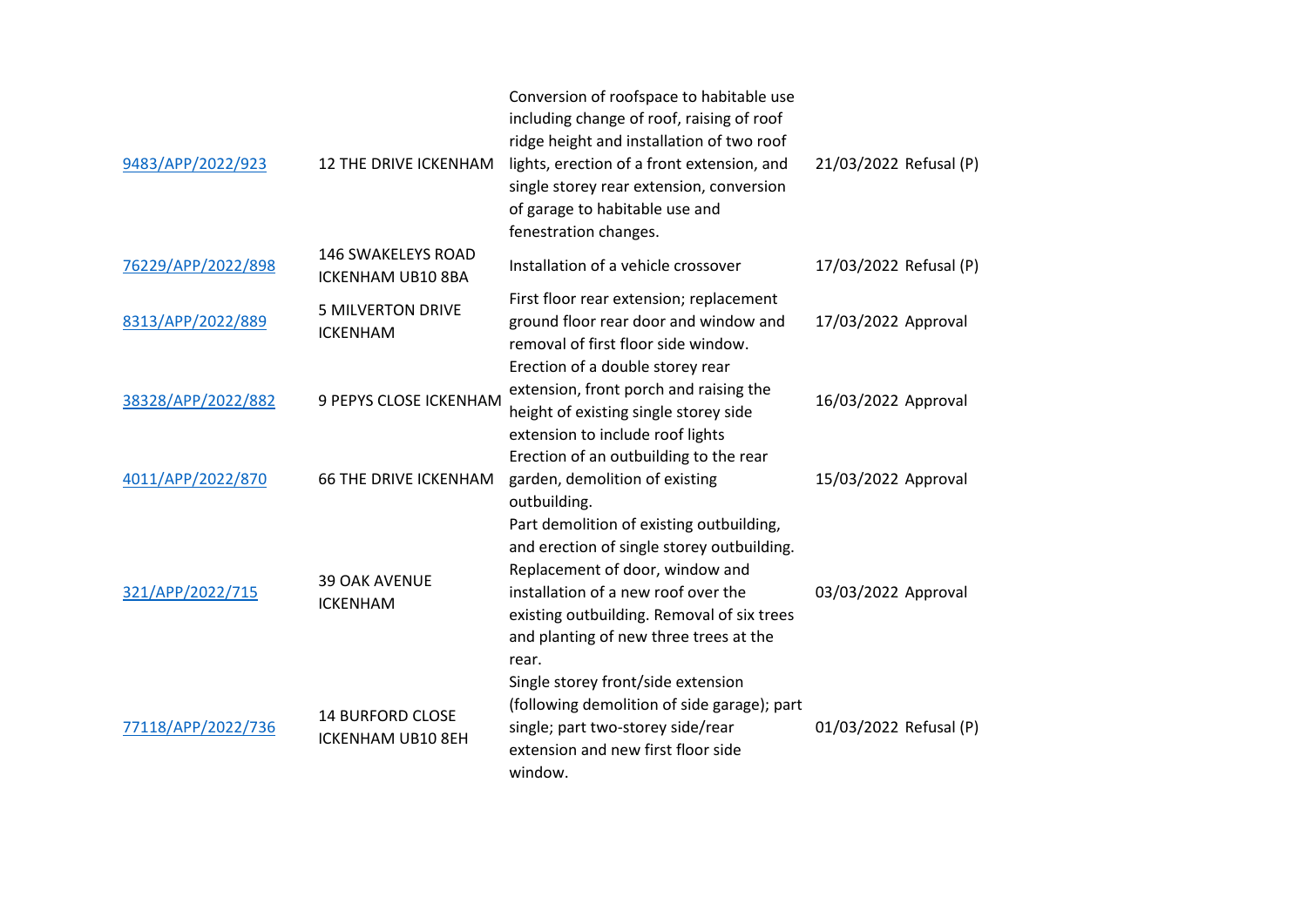| 77079/APP/2022/534 | 2nd Ickenham Scout Hut<br><b>COMMUNITY CLOSE</b><br><b>ICKENHAM UB10 8RE</b> | Demolition of the existing Scout Huts and<br>erection of a new Scout Hut.                                                                                                                                                                                                                                                                                                                                                                                                                                                                                                                                                                                                                                                                    | 23/02/2022 Approval            |
|--------------------|------------------------------------------------------------------------------|----------------------------------------------------------------------------------------------------------------------------------------------------------------------------------------------------------------------------------------------------------------------------------------------------------------------------------------------------------------------------------------------------------------------------------------------------------------------------------------------------------------------------------------------------------------------------------------------------------------------------------------------------------------------------------------------------------------------------------------------|--------------------------------|
| 77060/APP/2022/474 | 5 & 7 HOYLAKE CRESCENT<br><b>ICKENHAM</b>                                    | Single storey side/rear extension<br>(following demolition of side/rear garage<br>and rear extensions); hip to gable end<br>extension including roof level side<br>window; rear dormer roof extension to<br>no.5 Hoylake Crescent (Retrospective).<br>Single storey side/rear extension to no.7<br>Hoylake Crescent (following demolition of<br>side/rear garage). Merging of the front<br>dormers into one (including rooflight to<br>no.7 Hoylake Crescent) and changes to<br>the materiality of the main walls and roof<br>tiles to both propoerties (Retrospective).<br>Single storey side and rear extensions,<br>alterations to front dormers, change from<br>hipped roofs to gable ends and new rear<br>dormers (part retrospective). | 14/02/2022 Approval            |
| 16619/APP/2022/422 | <b>5 HOYLAKE CRESCENT</b><br><b>ICKENHAM</b>                                 | Hip to gable extension including roof level<br>side window and rear dormer roof<br>extension (including conversion of<br>roofspace into habitable space)<br>(Application for a Certificate of Lawful<br>Development for an Existing<br>Development).                                                                                                                                                                                                                                                                                                                                                                                                                                                                                         | Withdrawn<br>11/02/2022<br>(P) |
| 18733/APP/2022/368 | <b>5 ALBANY CLOSE</b><br><b>ICKENHAM</b>                                     | Erection of single storey extension to side<br>- glass conservatory (Application for a<br>Certificate of Lawful Development for a<br><b>Proposed Development)</b>                                                                                                                                                                                                                                                                                                                                                                                                                                                                                                                                                                            | 10/02/2022 Approval            |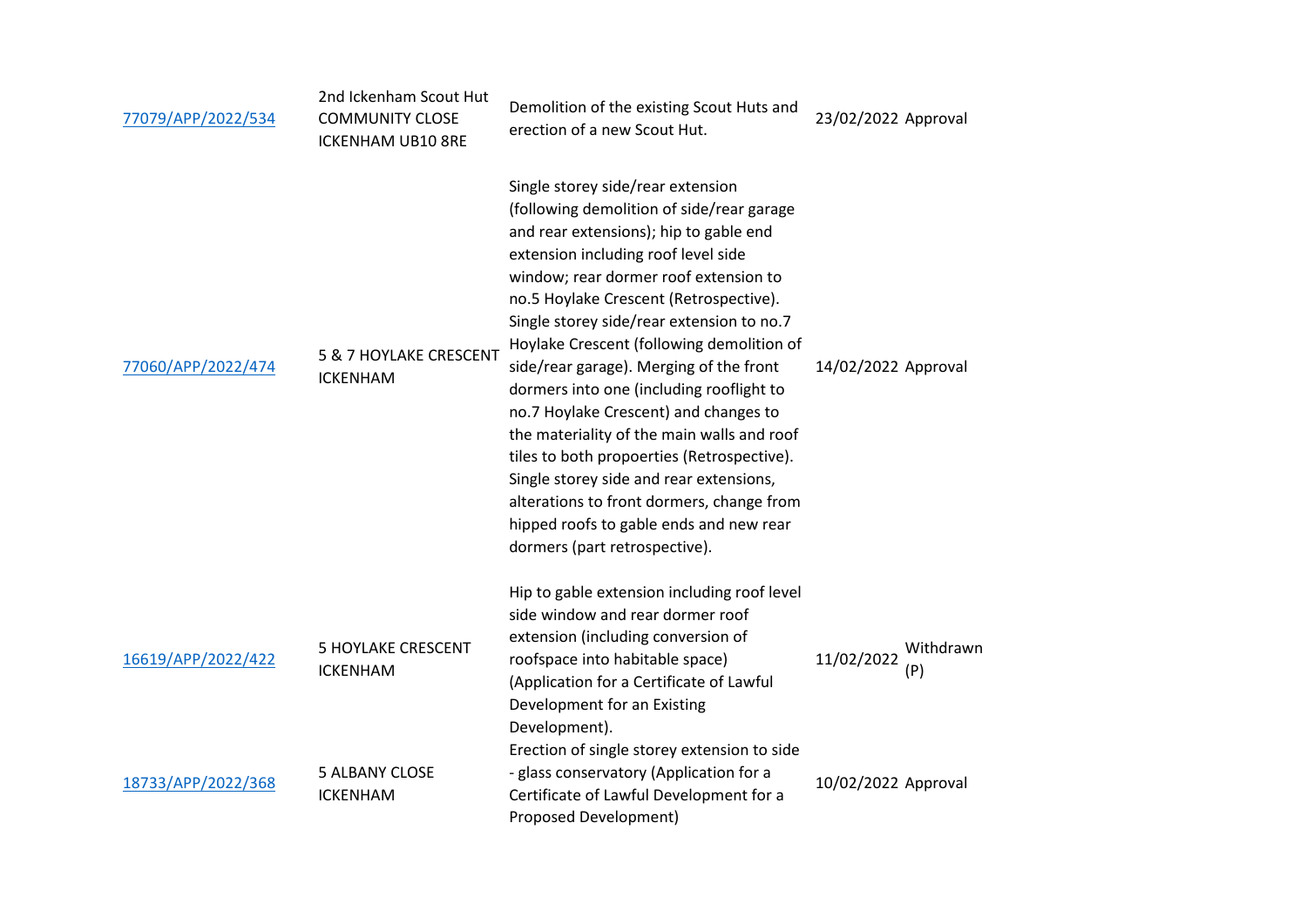| 9271/APP/2021/3406  | <b>COPTHALL FARM</b><br><b>BREAKSPEAR ROAD</b><br>SOUTH ICKENHAM UB10<br>8HB | Temporary Rural Workers Dwelling and<br>driveway entrance for established farm<br>business                                                                                                                                                                                                                          | 07/09/2021 Approval  |
|---------------------|------------------------------------------------------------------------------|---------------------------------------------------------------------------------------------------------------------------------------------------------------------------------------------------------------------------------------------------------------------------------------------------------------------|----------------------|
| 34228/APP/2021/3129 | <b>92A SWAKELEYS DRIVE</b><br><b>ICKENHAM</b>                                | Single storey front, side and rear<br>extensions (following partial demolition<br>of dwelling); new rear pool including<br>raising (following removal of existing);<br>hard and soft landscaping changes;<br>extension link from garage to the<br>dwelling; new windows/doors and<br>painting of existing cladding. | 13/08/2021 Approval  |
|                     |                                                                              | <b>APPLICATIONS</b>                                                                                                                                                                                                                                                                                                 |                      |
| 21081/APP/2022/1460 | 31 CAMPDEN ROAD<br><b>ICKENHAM</b>                                           | Conversion of roof space to habitable use<br>to include a rear dormer with 2 front roof<br>lights and conversion of roof from hip to<br>gable end with new gable end window<br>(Application for a Certificate of Lawful<br>Development for a Proposed<br>Development)                                               | 09/05/2022 Undecided |
| 48436/TRE/2022/95   | <b>41 THORNHILL ROAD</b><br><b>ICKENHAM</b>                                  | To carry out tree surgery including a crown<br>reduction by 2-3m (to previous points) to<br>One Ash within Area 1 on TPO 214                                                                                                                                                                                        | 09/05/2022 Undecided |
| 12363/APP/2022/1471 | <b>46 GIBSON ROAD</b><br><b>ICKENHAM</b>                                     | Erection or a single storey extension to the<br>side and rear following demolition of<br>existing conservatory and garage.<br>Alterations to existing side ground floor<br>fanaetration including naw window                                                                                                        | 06/05/2022 Undecided |
| 74303/APP/2022/1452 | Tree View House 9<br><b>TURNSTONE CLOSE</b><br><b>ICKENHAM UB10 8NW</b>      | Erection of a single storey extension to the<br>rear and erection of outbuilding to front<br>garden.                                                                                                                                                                                                                | 05/05/2022 Undecided |